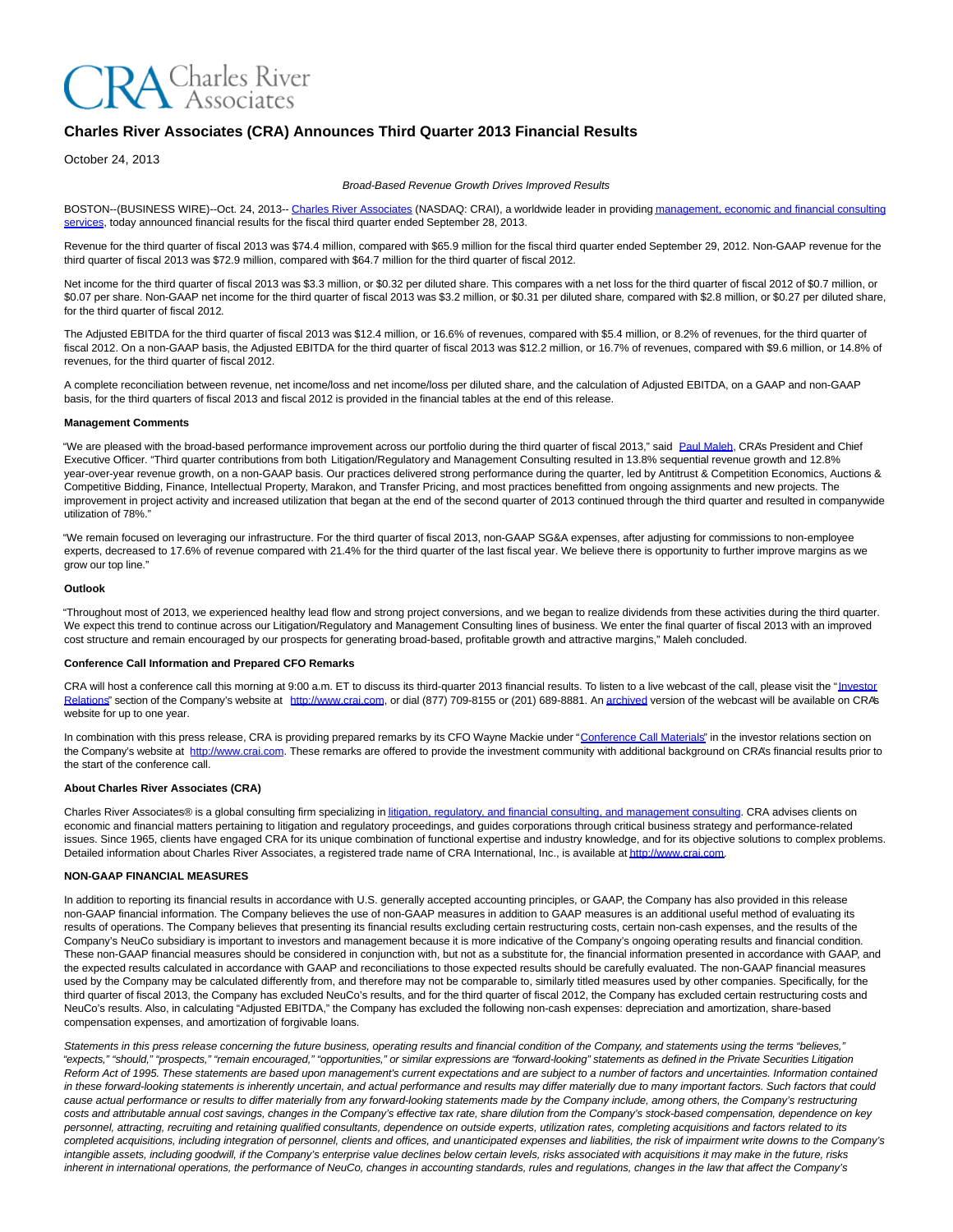practice areas, management of new offices, the potential loss of clients, the ability of customers to terminate the Company's engagements on short notice, dependence on the growth of the Company's management consulting practice, the unpredictable nature of litigation-related projects, the ability of the Company to integrate successfully new consultants into its practice, the Company's ability to collect on forgivable loans should any become due, general economic conditions, intense competition, risks inherent in litigation, and professional liability. Further information on these and other potential factors that could affect the Company's financial results is included in the Company's periodic filings with the Securities and Exchange Commission. The Company cannot guarantee any future results, levels of activity, performance or achievement. The Company undertakes no obligation to update any of its forward-looking statements after the date of this press release.

### **CRA INTERNATIONAL, INC.**

### **UNAUDITED CONDENSED CONSOLIDATED STATEMENTS OF OPERATIONS INCLUDING A RECONCILIATION TO NON-GAAP RESULTS FOR THE FISCAL QUARTER ENDED SEPTEMBER 28, 2013 COMPARED TO THE FISCAL QUARTER ENDED SEPTEMBER 29, 2012 (In thousands, except per share data)**

|                                                                                                            |             |                 | Quarter Ended September 28, 2013 |                 |                 |                |             |                          |                               |                 |                 |
|------------------------------------------------------------------------------------------------------------|-------------|-----------------|----------------------------------|-----------------|-----------------|----------------|-------------|--------------------------|-------------------------------|-----------------|-----------------|
|                                                                                                            |             | <b>GAAP</b>     | <b>Adjustments</b><br>to         |                 | <b>Non-GAAP</b> |                | <b>GAAP</b> | <b>Adjustments</b><br>to | <b>Adjustments</b><br>to      |                 | Non-GAAP        |
|                                                                                                            | <b>GAAP</b> | % of            | <b>GAAP</b><br><b>Results</b>    | <b>Non-GAAP</b> | $%$ of          | <b>GAAP</b>    | % of        | <b>GAAP Results</b>      | <b>GAAP</b><br><b>Results</b> | <b>Non-GAAP</b> | % of            |
|                                                                                                            | Results     | <b>Revenues</b> | (NeuCo) (1)                      | <b>Results</b>  | Revenues        | <b>Results</b> | Revenues    | (Restructuring)<br>(2)   | (NeuCo) (1)                   | Results         | <b>Revenues</b> |
| Revenues                                                                                                   | \$74,427    | 100.0%          | 1,481<br>\$                      | \$<br>72,946    | 100.0%          | \$65,912       | 100.0%      | \$                       | \$<br>1,242                   | \$<br>64,670    | 100.0%          |
| Costs of<br>services                                                                                       | 50,577      | 68.0%           | 357                              | 50,220          | 68.8%           | 46,175         | 70.1%       | 3,435                    | 311                           | 42,429          | 65.6%           |
| Gross profit<br>(loss)                                                                                     | 23,850      | 32.0%           | 1,124                            | 22,726          | 31.2%           | 19,737         | 29.9%       | (3, 435)                 | 931                           | 22,241          | 34.4%           |
| Selling,<br>general and<br>administrative<br>expenses<br>Depreciation                                      | 16,096      | 21.6%           | 892                              | 15,204          | 20.8%           | 17,227         | 26.1%       | 960                      | 709                           | 15,558          | 24.1%           |
| and<br>amortization                                                                                        | 1,640       | 2.2%            | 1                                | 1,639           | 2.2%            | 1,475          | 2.2%        | 29                       | 1                             | 1,445           | 2.2%            |
| Income (loss)<br>from<br>operations                                                                        | 6,114       | 8.2%            | 231                              | 5,883           | 8.1%            | 1,035          | 1.6%        | (4, 424)                 | 221                           | 5,238           | 8.1%            |
| Interest and<br>other income<br>(expense),<br>net<br>Income (loss)<br>before<br>(provision)<br>benefit for | (162)       | $-0.2%$         | (36)                             | (126)           | $-0.2%$         | (19)           | 0.0%        |                          | (35)                          | 16              | 0.0%            |
| income taxes<br>and<br>noncontrolling<br>interest<br>(Provision)<br>benefit for                            | 5,952       | 8.0%            | 195                              | 5,757           | 7.9%            | 1,016          | 1.5%        | (4, 424)                 | 186                           | 5,254           | 8.1%            |
| income taxes                                                                                               | (2,619)     | $-3.5%$         | (51)                             | (2, 568)        | $-3.5%$         | (1, 722)       | $-2.6%$     | 825                      | (43)                          | (2,504)         | $-3.9%$         |
| Net income<br>(loss)<br>Net (income)<br>loss                                                               | 3,333       | 4.5%            | 144                              | 3,189           | 4.4%            | (706)          | $-1.1%$     | (3, 599)                 | 143                           | 2,750           | 4.3%            |
| attributable to<br>noncontrolling<br>interest, net<br>of tax<br>Net income<br>(loss)<br>attributable to    | (63)        | $-0.1%$         | (63)                             |                 | 0.0%            | (38)           | $-0.1%$     |                          | (38)                          |                 | 0.0%            |
| CRA<br>International,<br>Inc.                                                                              | \$3,270     | 4.4%            | \$<br>81                         | \$<br>3,189     | 4.4%            | \$<br>(744)    | $-1.1%$     | (3,599)<br>\$            | \$<br>105                     | \$<br>2,750     | 4.3%            |
| Net income<br>(loss) per<br>share<br>attributable to<br><b>CRA</b><br>International,<br>Inc.               |             |                 |                                  |                 |                 |                |             |                          |                               |                 |                 |
| Basic                                                                                                      | \$0.32      |                 |                                  | \$<br>0.32      |                 | \$ (0.07)      |             |                          |                               | \$<br>0.27      |                 |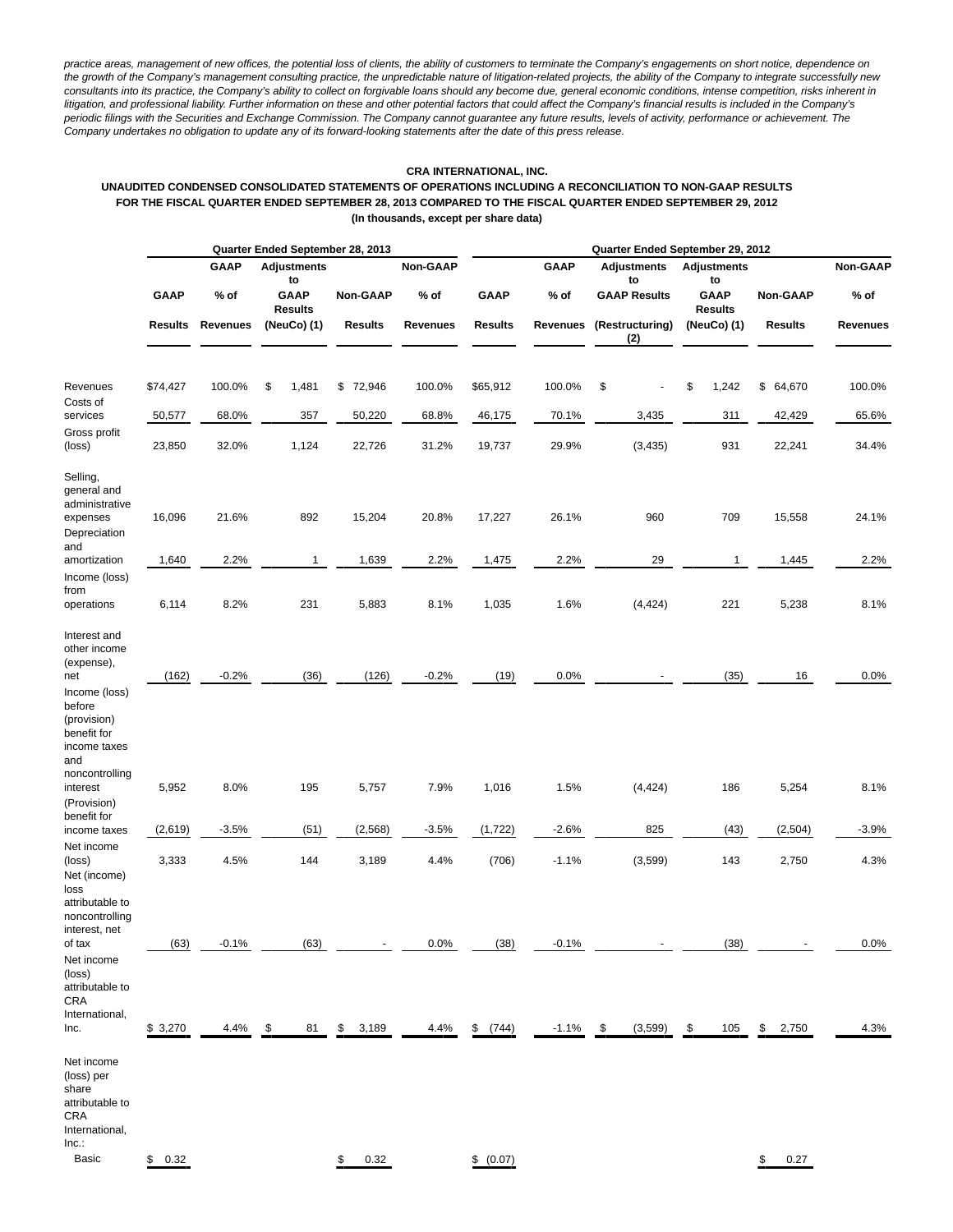| <b>Diluted</b>                                             | 0.32<br>\$<br>________ | 0.31<br>œ<br>J | \$ (0.07)    | 0.27<br>_____ |
|------------------------------------------------------------|------------------------|----------------|--------------|---------------|
| Weighted<br>average<br>number of<br>shares<br>outstanding: |                        |                |              |               |
| Basic                                                      | 10,093                 | 10,093         | 10,084       | 10,084        |
| <b>Diluted</b>                                             | 10,192                 | 10,192         | $10,084$ (3) | 10,214<br>(3) |

(1) These adjustments include activity related to NeuCo in the Company's GAAP results.

(2) During the fiscal quarter ended September 29, 2012, the Company incurred pre-tax expenses of \$4.4 million and related income tax benefit of \$0.8 million principally associated with restructuring actions announced in the third quarter of fiscal 2012. These actions included the elimination and restructuring of selected practice areas, and reducing selling, general and administrative costs. In connection with the restructuring plan, the Company eliminated its Chemicals practice and closed its Middle East operations.

(3) Approximately 130,000 common stock equivalents were excluded from the GAAP results because they were antidilutive in the third quarter of fiscal 2012 due to the net loss, but they were included in the non-GAAP results because they were dilutive based upon the net income.

#### **CRA INTERNATIONAL, INC.**

## **UNAUDITED CONSOLIDATED STATEMENTS OF OPERATIONS INCLUDING A RECONCILIATION TO NON-GAAP RESULTS FOR THE FISCAL YEAR TO DATE PERIOD ENDED SEPTEMBER 28, 2013 COMPARED TO THE FISCAL YEAR TO DATE PERIOD ENDED SEPTEMBER 29, 2012 (In thousands, except per share data)**

|                                                                                                |             |                 | Year To Date Period Ended September 28, 2013 |                 |                 | Year To Date Period Ended September 29, 2012 |                 |                          |                               |                 |                 |  |  |  |  |  |  |
|------------------------------------------------------------------------------------------------|-------------|-----------------|----------------------------------------------|-----------------|-----------------|----------------------------------------------|-----------------|--------------------------|-------------------------------|-----------------|-----------------|--|--|--|--|--|--|
|                                                                                                | <b>GAAP</b> |                 | <b>Adjustments</b><br>to                     |                 | <b>Non-GAAP</b> |                                              | <b>GAAP</b>     | <b>Adjustments</b><br>to | <b>Adjustments</b><br>to      |                 | <b>Non-GAAP</b> |  |  |  |  |  |  |
|                                                                                                | <b>GAAP</b> | $%$ of          | <b>GAAP</b><br><b>Results</b>                | <b>Non-GAAP</b> | $%$ of          | <b>GAAP</b>                                  | $%$ of          | <b>GAAP Results</b>      | <b>GAAP</b><br><b>Results</b> | <b>Non-GAAP</b> | $%$ of          |  |  |  |  |  |  |
|                                                                                                | Results     | <b>Revenues</b> | (NeuCo) (1)                                  | <b>Results</b>  | <b>Revenues</b> | <b>Results</b>                               | <b>Revenues</b> | (Restructuring)<br>(2)   | (NeuCo) (1)                   | <b>Results</b>  | <b>Revenues</b> |  |  |  |  |  |  |
| Revenues                                                                                       | \$202,760   | 100.0%          | \$<br>3,703                                  | \$199,057       | 100.0%          | \$202,857                                    | 100.0%          | \$                       | \$<br>3,914                   | \$198,943       | 100.0%          |  |  |  |  |  |  |
| Costs of<br>services                                                                           | 137,634     | 67.9%           | 1,026                                        | 136,608         | 68.6%           | 138,110                                      | 68.1%           | 3,435                    | 993                           | 133,682         | 67.2%           |  |  |  |  |  |  |
| Gross profit<br>(loss)                                                                         | 65,126      | 32.1%           | 2,677                                        | 62,449          | 31.4%           | 64,747                                       | 31.9%           | (3, 435)                 | 2,921                         | 65,261          | 32.8%           |  |  |  |  |  |  |
| Selling,<br>general and<br>administrative                                                      |             |                 |                                              |                 |                 |                                              |                 |                          |                               |                 |                 |  |  |  |  |  |  |
| expenses<br>Depreciation<br>and                                                                | 47,276      | 23.3%           | 2,666                                        | 44,610          | 22.4%           | 52,018                                       | 25.6%           | 1,731                    | 2,512                         | 47,775          | 24.0%           |  |  |  |  |  |  |
| amortization                                                                                   | 4,792       | 2.4%            | 3                                            | 4,789           | 2.4%            | 5,580                                        | 2.8%            | 1,174                    | 3                             | 4,403           | 2.2%            |  |  |  |  |  |  |
| Income (loss)<br>from<br>operations                                                            | 13,058      | 6.4%            | 8                                            | 13,050          | 6.6%            | 7,149                                        | 3.5%            | (6, 340)                 | 406                           | 13,083          | 6.6%            |  |  |  |  |  |  |
| Interest and<br>other income                                                                   |             | $-0.2%$         |                                              | (291)           |                 |                                              | $-0.1%$         |                          |                               |                 | 0.0%            |  |  |  |  |  |  |
| (expense), net<br>Income (loss)<br>before<br>(provision)<br>benefit for<br>income taxes<br>and | (361)       |                 | (70)                                         |                 | $-0.1%$         | (185)                                        |                 |                          | (117)                         | (68)            |                 |  |  |  |  |  |  |
| noncontrolling<br>interest<br>(Provision)                                                      | 12,697      | 6.3%            | (62)                                         | 12,759          | 6.4%            | 6,964                                        | 3.4%            | (6, 340)                 | 289                           | 13,015          | 6.5%            |  |  |  |  |  |  |
| benefit for<br>income taxes                                                                    | (5, 178)    | $-2.6%$         | (181)                                        | (4,997)         | $-2.5%$         | (6, 461)                                     | $-3.2%$         | 869                      | (98)                          | (7, 232)        | $-3.6%$         |  |  |  |  |  |  |
| Net income<br>(loss)                                                                           | 7,519       | 3.7%            | (243)                                        | 7,762           | 3.9%            | 503                                          | 0.2%            | (5, 471)                 | 191                           | 5,783           | 2.9%            |  |  |  |  |  |  |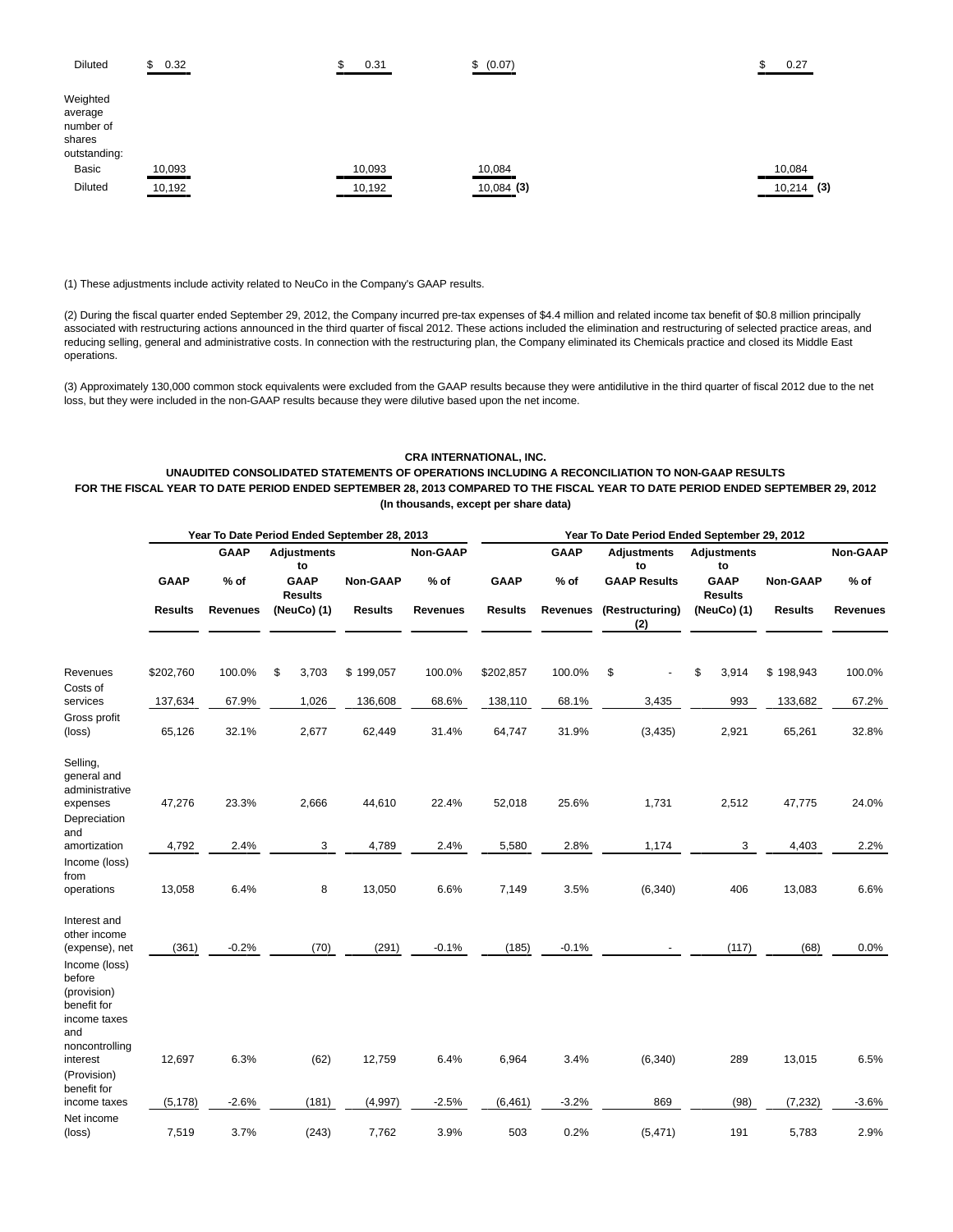| Net (income)<br>loss<br>attributable to<br>noncontrolling<br>interest, net of<br>tax<br>Net income<br>(loss)<br>attributable to<br>CRA<br>International, | 129          | 0.1% | 129         |         | $\blacksquare$ | 0.0%       | (9)          | 0.0% |      |         | (9)       |                    | 0.0% |
|----------------------------------------------------------------------------------------------------------------------------------------------------------|--------------|------|-------------|---------|----------------|------------|--------------|------|------|---------|-----------|--------------------|------|
| Inc.                                                                                                                                                     | \$7,648      | 3.8% | \$<br>(114) | \$      | 7,762          | 3.9%<br>\$ | 494          | 0.2% | - \$ | (5,471) | \$<br>182 | \$<br>5,783        | 2.9% |
| Net income<br>per share<br>attributable to<br>CRA<br>International,<br>Inc.<br>Basic<br>Diluted                                                          | 0.76<br>0.75 |      |             | \$<br>S | 0.77<br>0.76   | ፍ<br>\$    | 0.05<br>0.05 |      |      |         |           | \$<br>0.57<br>0.56 |      |
| Weighted<br>average<br>number of<br>shares<br>outstanding:                                                                                               |              |      |             |         |                |            |              |      |      |         |           |                    |      |
| Basic                                                                                                                                                    | 10,088       |      |             |         | 10,088         |            | 10,214       |      |      |         |           | 10,214             |      |
| <b>Diluted</b>                                                                                                                                           | 10,180       |      |             |         | 10,180         |            | 10,364       |      |      |         |           | 10,364             |      |
|                                                                                                                                                          |              |      |             |         |                |            |              |      |      |         |           |                    |      |

(1) These adjustments include activity related to NeuCo in the Company's GAAP results.

(2) During the fiscal year to date period ended September 29, 2012, the Company incurred pre-tax expenses of \$6.3 million and related income tax benefit of \$0.9 million principally associated with restructuring actions announced in the third quarter of fiscal 2012. Of these amounts, \$4.4 million of pre-tax expenses and \$0.8 million of related income tax benefit were in connection with restructuring activities announced during the third quarter of fiscal 2012. These actions included the elimination and restructuring of selected practice areas, and reducing selling, general and administrative costs. In connection with the restructuring plan, the Company eliminated its Chemicals practice and closed its Middle East operations. In the first half of fiscal 2012, the Company also incurred pre-tax expenses of \$1.9 million and related income tax provision of \$44,000 in connection with the surrender of a portion of the Company's leased office space in London, England and adjustments related to its leased office space in Houston, TX.

## **CRA INTERNATIONAL, INC. UNAUDITED CONDENSED CONSOLIDATED BALANCE SHEETS (In thousands)**

|                                            | September 28,<br>2013 |     | December 29,<br>2012 |
|--------------------------------------------|-----------------------|-----|----------------------|
| Assets                                     |                       |     |                      |
| Cash and cash equivalents                  | \$<br>17,902          | \$  | 55,451               |
| Accounts receivable and unbilled, net      | 96,675                |     | 77,270               |
| Other current assets                       | 27,955                |     | 38,956               |
| Total current assets                       | 142,532               |     | 171,677              |
| Property and equipment, net                | 16,609                |     | 17,980               |
| Goodwill and intangible assets, net        | 80,865                |     | 72,599               |
| Other assets                               | 59,351                |     | 29,754               |
| Total assets                               | \$<br>299,357         | \$  | 292,010              |
| Liabilities and shareholders' equity       |                       |     |                      |
| <b>Current liabilities</b>                 | \$<br>70,848          | \$. | 69,210               |
| Long-term liabilities                      | 6,926                 |     | 10,566               |
| <b>Total liabilities</b>                   | 77,774                |     | 79,776               |
| Total shareholders' equity                 | 221,583               |     | 212,234              |
| Total liabilities and shareholders' equity | \$<br>299,357         | S   | 292,010              |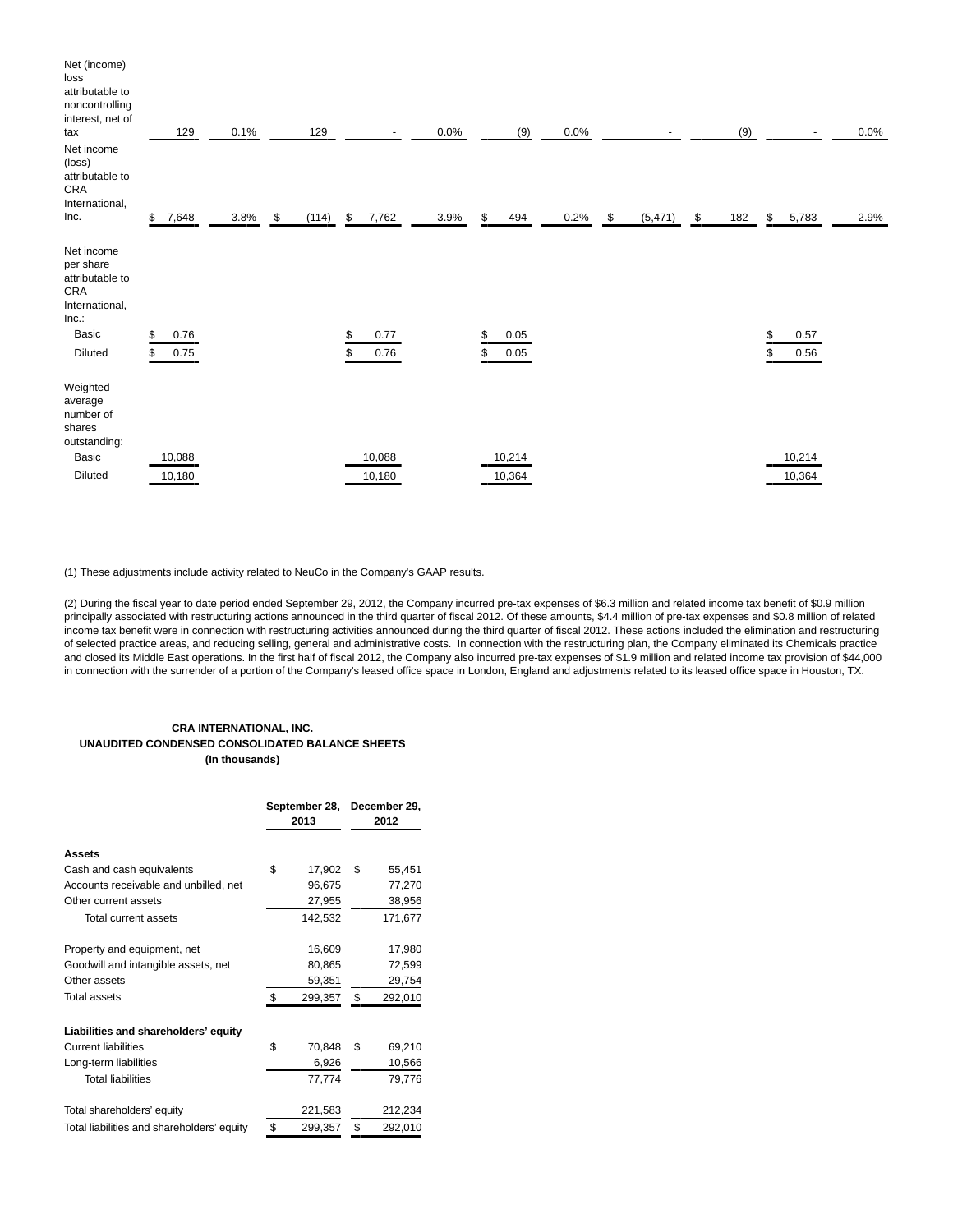## **CRA INTERNATIONAL, INC.**

# **UNAUDITED ADJUSTED EBITDA INCLUDING A RECONCILIATION TO NON-GAAP ADJUSTED EBITDA**

**FOR THE QUARTER AND YEAR TO DATE PERIOD ENDED SEPTEMBER 28, 2013 COMPARED TO THE QUARTER AND YEAR TO DATE PERIOD ENDED SEPTEMBER 29, 2012**

**(In thousands)**

|                               |                                                          |        | Quarter Ended September 28, 2013 |                               |                   |                       |                 |                 | Quarter Ended September 29, 2012                                |       |                 |                                                                                          |          |                                                                        |     |                                                       |       |                                              |
|-------------------------------|----------------------------------------------------------|--------|----------------------------------|-------------------------------|-------------------|-----------------------|-----------------|-----------------|-----------------------------------------------------------------|-------|-----------------|------------------------------------------------------------------------------------------|----------|------------------------------------------------------------------------|-----|-------------------------------------------------------|-------|----------------------------------------------|
|                               | <b>GAAP</b><br>Quarter<br>Ended<br>September<br>28, 2013 |        | <b>GAAP</b>                      |                               | Adjustments<br>to |                       | <b>Non-GAAP</b> | <b>Non-GAAP</b> | <b>GAAP</b><br>Quarter<br><b>Ended</b><br>September<br>29, 2012 |       | <b>GAAP</b>     | <b>Adjustments</b><br>to<br><b>GAAP</b><br><b>Results</b><br><b>Restructuring</b><br>(2) |          | <b>Adjustments</b><br>to<br><b>GAAP</b><br><b>Results</b><br>NeuCo (1) |     | Non-GAAP<br>Quarter<br>Ended<br>September<br>29, 2012 |       | <b>Non-GAAP</b><br>$%$ of<br><b>Revenues</b> |
|                               |                                                          |        | $%$ of                           | <b>GAAP</b><br><b>Results</b> |                   | Quarter<br>Ended      |                 | $%$ of          |                                                                 |       | $%$ of          |                                                                                          |          |                                                                        |     |                                                       |       |                                              |
|                               |                                                          |        | <b>Revenues</b>                  | NeuCo (1)                     |                   | September<br>28, 2013 |                 | <b>Revenues</b> |                                                                 |       | <b>Revenues</b> |                                                                                          |          |                                                                        |     |                                                       |       |                                              |
| Income (loss)<br>from         |                                                          |        |                                  |                               |                   |                       |                 |                 |                                                                 |       |                 |                                                                                          |          |                                                                        |     |                                                       |       |                                              |
| operations                    | \$                                                       | 6,114  | 8.2%                             | \$                            | 231               | \$                    | 5,883           | 8.1%            | \$                                                              | 1,035 | 1.6%            | \$                                                                                       | (4, 424) | \$                                                                     | 221 | \$                                                    | 5,238 | 8.1%                                         |
| Depreciation<br>and           |                                                          |        |                                  |                               |                   |                       |                 |                 |                                                                 |       |                 |                                                                                          |          |                                                                        |     |                                                       |       |                                              |
| amortization                  |                                                          | 1,640  | 2.2%                             |                               |                   |                       | 1,639           | 2.2%            |                                                                 | 1,475 | 2.2%            |                                                                                          | 29       |                                                                        |     |                                                       | 1,445 | 2.2%                                         |
| <b>EBITDA</b>                 |                                                          | 7,754  | 10.4%                            |                               | 232               |                       | 7,522           | 10.3%           |                                                                 | 2,510 | 3.8%            |                                                                                          | (4, 395) |                                                                        | 222 |                                                       | 6,683 | 10.3%                                        |
| Share-based<br>compensation   |                                                          |        |                                  |                               |                   |                       |                 |                 |                                                                 |       |                 |                                                                                          |          |                                                                        |     |                                                       |       |                                              |
| expenses                      |                                                          | 832    | 1.1%                             |                               |                   |                       | 832             | 1.1%            |                                                                 | 1,311 | 2.0%            |                                                                                          |          |                                                                        |     |                                                       | 1,311 | 2.0%                                         |
| Amortization<br>of forgivable |                                                          |        |                                  |                               |                   |                       |                 |                 |                                                                 |       |                 |                                                                                          |          |                                                                        |     |                                                       |       |                                              |
| loans                         |                                                          | 3,805  | 5.1%                             |                               |                   |                       | 3,805           | 5.2%            |                                                                 | 1,569 | 2.4%            |                                                                                          |          |                                                                        |     |                                                       | 1,569 | 2.4%                                         |
| Adjusted<br><b>EBITDA</b>     |                                                          | 12,391 | 16.6%                            | \$                            | 232               | \$                    | 12,159          | 16.7%           | \$                                                              | 5,390 | 8.2%            | \$                                                                                       | (4, 395) | \$                                                                     | 222 | \$                                                    | 9,563 | 14.8%                                        |

|                                                           |                                                                                                            |        | Year to Date Period Ended September 28, 2013 |           |                                                           |                       |                             |                 | Year to Date Period Ended September 29, 2012                               |        |                                          |                                                                                          |          |                                                                        |     |                                                                         |        |                                              |  |
|-----------------------------------------------------------|------------------------------------------------------------------------------------------------------------|--------|----------------------------------------------|-----------|-----------------------------------------------------------|-----------------------|-----------------------------|-----------------|----------------------------------------------------------------------------|--------|------------------------------------------|------------------------------------------------------------------------------------------|----------|------------------------------------------------------------------------|-----|-------------------------------------------------------------------------|--------|----------------------------------------------|--|
|                                                           | <b>GAAP</b><br><b>GAAP</b><br>Year to<br><b>Date</b><br>$%$ of<br>Period<br>Ended<br>September<br>28, 2013 |        |                                              |           | <b>Adjustments</b><br>to<br><b>GAAP</b><br><b>Results</b> |                       | Non-GAAP<br>Year to<br>Date | <b>Non-GAAP</b> | <b>GAAP</b><br>Year to<br>Date<br>Period<br>Ended<br>September<br>29, 2012 |        | <b>GAAP</b><br>$%$ of<br><b>Revenues</b> | <b>Adjustments</b><br>to<br><b>GAAP</b><br><b>Results</b><br><b>Restructuring</b><br>(3) |          | <b>Adjustments</b><br>to<br><b>GAAP</b><br><b>Results</b><br>NeuCo (1) |     | Non-GAAP<br>Year to<br>Date<br>Period<br>Ended<br>September<br>29, 2012 |        | <b>Non-GAAP</b><br>$%$ of<br><b>Revenues</b> |  |
|                                                           |                                                                                                            |        |                                              |           |                                                           |                       | Period<br>Ended             | $%$ of          |                                                                            |        |                                          |                                                                                          |          |                                                                        |     |                                                                         |        |                                              |  |
|                                                           |                                                                                                            |        | <b>Revenues</b>                              | NeuCo (1) |                                                           | September<br>28, 2013 |                             | <b>Revenues</b> |                                                                            |        |                                          |                                                                                          |          |                                                                        |     |                                                                         |        |                                              |  |
| Income (loss)<br>from                                     |                                                                                                            |        |                                              |           |                                                           |                       |                             |                 |                                                                            |        |                                          |                                                                                          |          |                                                                        |     |                                                                         |        |                                              |  |
| operations<br>Depreciation<br>and                         | \$                                                                                                         | 13,058 | 6.4%                                         | \$        | 8                                                         | \$                    | 13,050                      | 6.6%            | \$                                                                         | 7,149  | 3.5%                                     | \$                                                                                       | (6, 340) | \$                                                                     | 406 | \$                                                                      | 13,083 | 6.6%                                         |  |
| amortization                                              |                                                                                                            | 4,792  | 2.4%                                         |           | 3                                                         |                       | 4,789                       | 2.4%            |                                                                            | 5,580  | 2.8%                                     |                                                                                          | 1,174    |                                                                        | 3   |                                                                         | 4,403  | 2.2%                                         |  |
| <b>EBITDA</b><br>Share-based                              |                                                                                                            | 17,850 | 8.8%                                         |           | 11                                                        |                       | 17,839                      | 9.0%            |                                                                            | 12,729 | 6.3%                                     |                                                                                          | (5, 166) |                                                                        | 409 |                                                                         | 17,486 | 8.8%                                         |  |
| compensation<br>expenses<br>Amortization<br>of forgivable |                                                                                                            | 2,153  | 1.1%                                         |           |                                                           |                       | 2,153                       | 1.1%            |                                                                            | 3,790  | 1.9%                                     |                                                                                          |          |                                                                        |     |                                                                         | 3,790  | 1.9%                                         |  |
| loans                                                     |                                                                                                            | 9,764  | 4.8%                                         |           |                                                           |                       | 9,764                       | 4.9%            |                                                                            | 4,492  | 2.2%                                     |                                                                                          |          |                                                                        |     |                                                                         | 4,492  | 2.3%                                         |  |
| Adjusted<br><b>EBITDA</b>                                 |                                                                                                            | 29,767 | 14.7%                                        | \$        | 11                                                        | \$                    | 29,756                      | 14.9%           |                                                                            | 21,011 | 10.4%                                    | \$                                                                                       | (5, 166) | \$                                                                     | 409 | \$                                                                      | 25,768 | 13.0%                                        |  |

(1) These adjustments include activity related to NeuCo in the Company's GAAP results.

(2) During the fiscal quarter ended September 29, 2012, the Company incurred pre-tax expenses of \$4.4 million and related income tax benefit of \$0.8 million principally associated with restructuring actions announced in the third quarter of fiscal 2012. These actions included the elimination and restructuring of selected practice areas, and reducing selling, general, and administrative costs. In connection with the restructuring plan, the Company eliminated its Chemicals practice and closed its Middle East operations.

(3) During the fiscal year to date period ended September 29, 2012, the Company incurred pre-tax expenses of \$6.3 million and related income tax benefit of \$0.9 million principally associated with restructuring actions announced in the third quarter of fiscal 2012. Of these amounts, \$4.4 million of pre-tax expenses and \$0.8 million of related income tax benefit were in connection with restructuring activities announced in the third quarter of fiscal 2012. These actions included the elimination and restructuring of selected practice areas, and reducing selling, general, and administrative costs. In connection with the restructuring plan, the Company eliminated its Chemicals practice and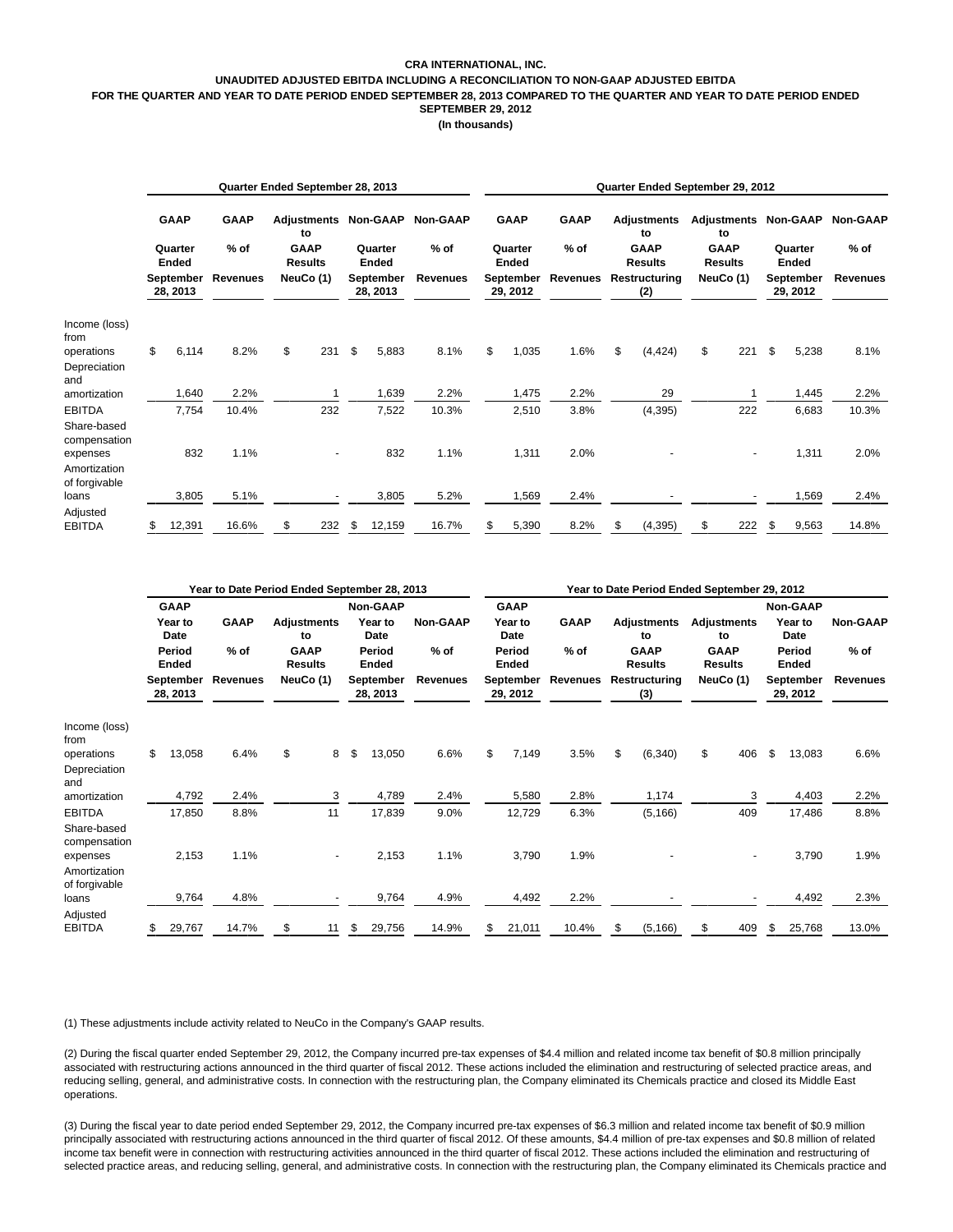closed its Middle East operations. In the first half of fiscal 2012, the Company also incurred pre-tax expenses of \$1.9 million and related income tax provision of \$44,000 in connection with the surrender of a portion of the Company's leased office space in London, England and adjustments related to its leased office space in Houston, TX.

## **CRA INTERNATIONAL, INC. UNAUDITED CONSOLIDATED STATEMENTS OF CASH FLOWS (In thousands)**

|                                                                                                   |           | <b>Fiscal Year to</b><br>Date Period<br>Ended |            | <b>Fiscal Year to</b><br><b>Date Period</b><br><b>Ended</b> |
|---------------------------------------------------------------------------------------------------|-----------|-----------------------------------------------|------------|-------------------------------------------------------------|
|                                                                                                   |           | September 28,<br>2013                         |            | September 29,<br>2012                                       |
| <b>Operating activities:</b>                                                                      |           |                                               |            |                                                             |
| Net income                                                                                        | \$        | 7.519                                         | \$         | 503                                                         |
| Adjustments to reconcile net income                                                               |           |                                               |            |                                                             |
| to net cash used in operating activities,                                                         |           |                                               |            |                                                             |
| net of effect of acquired businesses:                                                             |           |                                               |            |                                                             |
| Depreciation and amortization                                                                     |           | 4,853                                         |            | 4,454                                                       |
| Loss on disposal of property and equipment                                                        |           |                                               |            | 1,162                                                       |
| Deferred rent                                                                                     |           | (1,594)                                       |            | (2, 186)                                                    |
| Deferred income taxes                                                                             |           | 357                                           |            | 320                                                         |
| <b>Share-based compensation expenses</b>                                                          |           | 2.153                                         |            | 3.790                                                       |
| Excess tax benefits from share-based compensation<br>Changes in operating assets and liabilities: |           | (5)                                           |            | (38)                                                        |
| <b>Accounts receivable</b>                                                                        |           | (1,538)                                       |            | 12,015                                                      |
| <b>Unbilled services</b>                                                                          |           | (8,710)                                       |            | (9,994)                                                     |
| Prepaid expenses and other assets                                                                 |           | (19, 375)                                     |            | (9, 410)                                                    |
| Accounts payable, accrued expenses and other liabilities                                          |           | (1, 840)                                      |            | (23, 418)                                                   |
| Net cash used in operating activities                                                             |           | (18, 180)                                     |            | (22, 802)                                                   |
| <b>Investing activities:</b>                                                                      |           |                                               |            |                                                             |
| Consideration relating to acquisitions, net                                                       |           | (15, 591)                                     |            |                                                             |
| Purchase of property and equipment                                                                |           | (2, 497)                                      |            | (1, 856)                                                    |
| Sale of investments                                                                               |           |                                               |            | (9, 494)                                                    |
| <b>Purchase of investments</b>                                                                    |           |                                               |            | 23,989                                                      |
| Collections on notes receivable                                                                   |           | 14                                            |            | 939                                                         |
| Net cash provided by (used in) investing activities                                               |           | (18,074)                                      |            | 13,578                                                      |
| <b>Financing activities:</b>                                                                      |           |                                               |            |                                                             |
| Issuance of common stock, principally stock option exercises                                      |           | 207                                           |            | 575                                                         |
| Payments on notes payable                                                                         |           | (700)                                         |            | (650)                                                       |
| Borrowings under line of credit                                                                   |           | 17,320                                        |            |                                                             |
| Repayments under line of credit                                                                   |           | (17, 320)                                     |            |                                                             |
| Tax withholding payments reimbursed by restricted shares                                          |           | (227)                                         |            | (742)                                                       |
| Excess tax benefits from share-based compensation                                                 |           | 5                                             |            | 38                                                          |
| Repurchase of common stock                                                                        |           | (631)                                         |            | (9,062)                                                     |
| Net cash used in financing activities                                                             |           | (1, 346)                                      |            | (9, 841)                                                    |
| Effect of foreign exchange rates on cash and cash equivalents                                     |           | 51                                            |            | (225)                                                       |
| Net decrease in cash and cash equivalents                                                         |           | (37, 549)                                     |            | (19, 290)                                                   |
| Cash and cash equivalents at beginning of period                                                  |           | 55,451                                        |            | 61,587                                                      |
| Cash and cash equivalents at end of period                                                        | \$        | 17,902                                        | \$         | 42,297                                                      |
| Supplemental cash flow information:                                                               |           |                                               |            |                                                             |
| Cash paid for income taxes                                                                        | <u>\$</u> | 1,337                                         | <u>_\$</u> | 8,724                                                       |
| Cash paid for interest                                                                            | \$        | 222                                           | \$         | 167                                                         |

Source: Charles River Associates

Charles River Associates Wayne D. Mackie, 617-425-3740 Executive Vice President, CFO